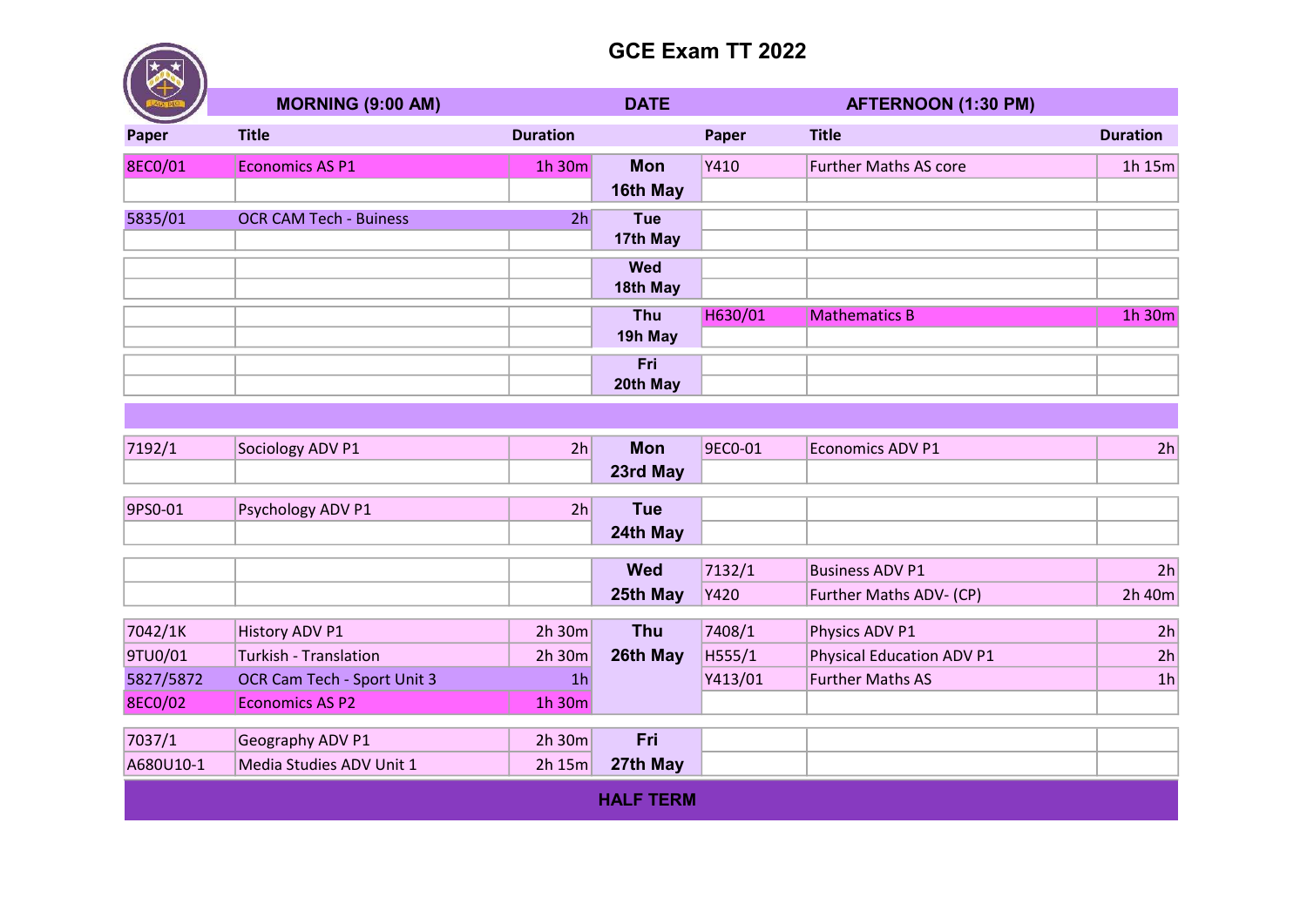|           | <b>MORNING (9:00 AM)</b>         |                 | <b>DATE</b>     |           | <b>AFTERNOON (1:30 PM)</b>     |                 |
|-----------|----------------------------------|-----------------|-----------------|-----------|--------------------------------|-----------------|
| Paper     | <b>Title</b>                     | <b>Duration</b> |                 | Paper     | <b>Title</b>                   | <b>Duration</b> |
| H418/1    | Law ADV P1                       | 2h              | <b>Mon</b>      | 9EC0-02   | Economics ADV P2               | 2h              |
|           |                                  |                 | <b>6th June</b> |           |                                |                 |
| 9ET0-01   | English Literature ADV P1        | 2h 15m          | <b>Tue</b>      | 7192/2    | Sociology ADV P2               | 2h              |
|           |                                  |                 | 7th June        | H640/1    | Mathematics B - paper 1        | 2h              |
| 9PS0-02   | Psychology ADV P2                | 2h              |                 | 1350/1A   | Post 16 Core Maths P1          | 1h 30m          |
|           |                                  |                 | <b>Wed</b>      | 7037/2    | Geography ADV P2               | 2h 30m          |
|           |                                  |                 | 8th June        | A680U20-1 | Media Studies ADV Unit 2       | 2h 30m          |
|           |                                  |                 |                 | H630/02   | <b>Mathematics</b>             | 1h 30m          |
|           |                                  |                 |                 | Y433/01   | <b>Further Maths ADV</b>       | 1h 15m          |
| 7132/2    | <b>Business ADV P2</b>           | 2 <sub>h</sub>  | <b>Thu</b>      | H420/1    | <b>Biology ADV P1</b>          | 2h 15m          |
| A120UA0-1 | Religious Studies ADV P1         | 2h              | 9th June        |           |                                |                 |
|           |                                  |                 |                 |           |                                |                 |
| 7042/2S   | <b>History ADV P2</b>            | 2h 30m          | Fri             | 7408/2    | Physics ADV P2                 | 2h              |
| H555/2    | <b>Physical Education ADV P2</b> | 1 <sub>h</sub>  | 10th June       | 9TU0/02   | <b>Turkish - Translation</b>   | 2h 40m          |
|           |                                  |                 |                 |           |                                |                 |
| 7192/3    | Sociology ADV P3                 | 2h              | <b>Mon</b>      | 9EC0-03   | <b>Economics ADV P3</b>        | 2h              |
| 9FR0-01   | French ADV P1                    | 2h              | 13th June       | H418/2    | Law ADV P2                     | 2h              |
| 9CH0-01   | Chemistry ADV P1                 | 1h 45m          |                 | H446/2    | <b>Computer Science ADV P2</b> | 2h 30m          |
|           |                                  |                 |                 |           |                                |                 |
| A120U20-1 | Religious Studies ADV P2         | 2h              | <b>Tue</b>      | 1350/2A   | Post 16 Core Maths P1          | 1h 30m          |
| 9MU0/03   | <b>Music ADV</b>                 | 2h 10m          | 14th June       | H640/2    | Mathematics B - paper 2        | 2h              |
| 9ET0-02   | English Literature ADV P2        | 1h 15m          | <b>Wed</b>      | Y431/01   | <b>Further Maths ADV</b>       | 1h 15m          |
|           |                                  |                 | 15th June       |           |                                |                 |
| 7408/3    | Physics ADV P3                   | 2 <sub>h</sub>  | <b>Thu</b>      | 7132/3    | <b>Business ADV P3</b>         | 2h              |
| 9PS0-03   | Psychology ADV P3                | 2h              | 16th June       | 9TU0/03   | Turkish - L/R/W                | 2h 15m          |
|           |                                  |                 |                 |           |                                |                 |
| H420/2    | <b>Biology ADV P2</b>            | 2h 15m          | Fri             | Y432/01   | <b>Further Mathas ADV</b>      | 1h 15m          |
|           |                                  |                 | 17th June       | Y414/01   | <b>Further Maths AS</b>        | 1h 15m          |